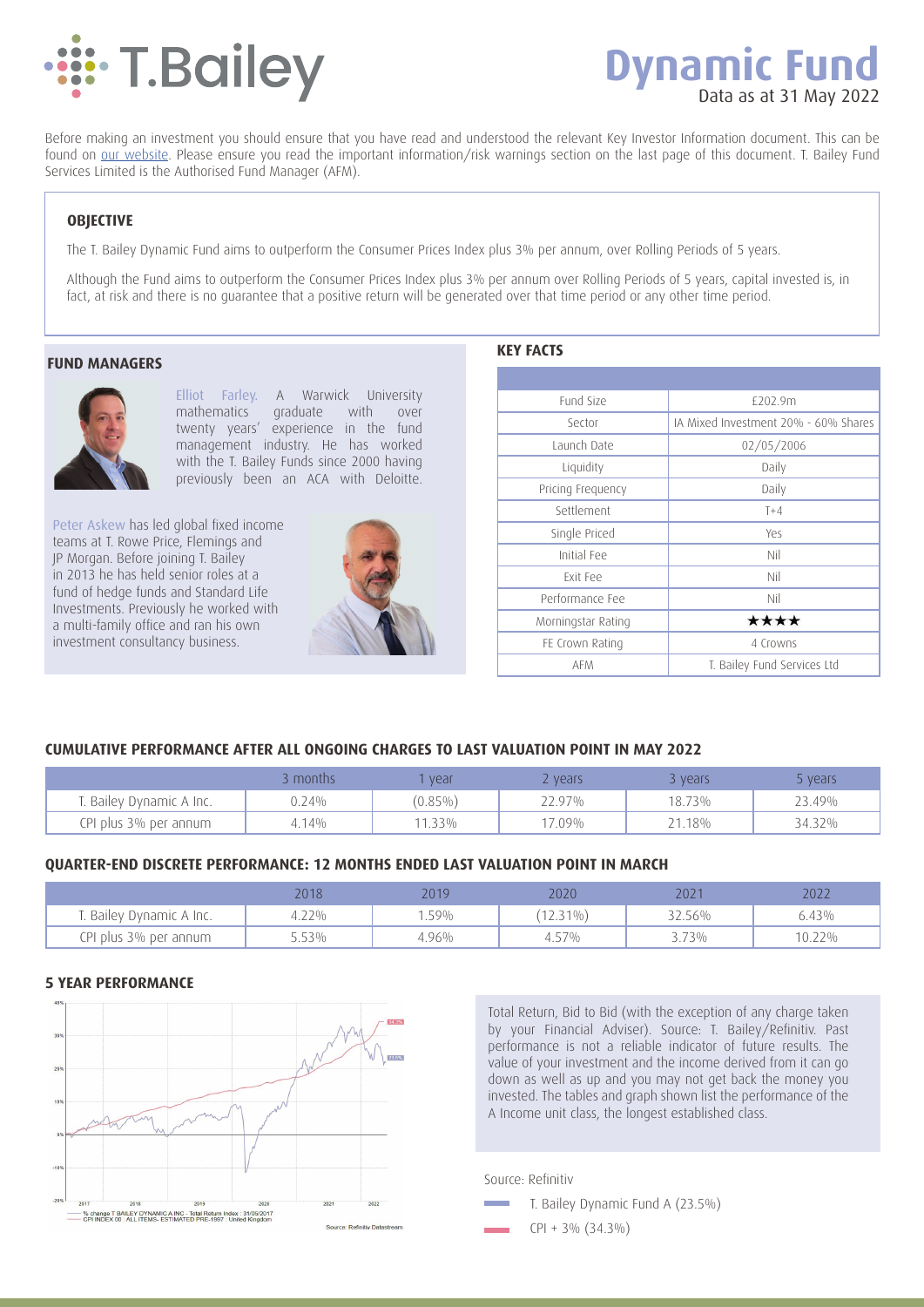

# **Dynamic Fund**

Data as at 31 May 2022

| <b>TOP 10 HOLDINGS</b>                     | 0/0   | Α |
|--------------------------------------------|-------|---|
| <b>ETFS Copper</b>                         | 4.7   |   |
| Polar Capital UK Value Opportunities       | 4.3   |   |
| WisdomTree Enhanced Commodity UCITS        | 4.2   |   |
| Schroder UK Dynamic Absolute Return        | 4.1   |   |
| TM Tellworth UK Select                     | 4.0   |   |
| WisdomTree Agricultural                    | 3.9   |   |
| JPM Global Macro Opportunities             | 3.7   |   |
| First Trust Indxx Innovative Trans&Process | 3.7   |   |
| Polar Capital Global Insurance             | 3.3   |   |
| <b>Gold Bullion Securities</b>             | 3.3   |   |
| Sub Total                                  | 39.2  |   |
| Other 25 Holdings                          | 45.0  |   |
| Cash <sup>*</sup>                          | 15.8  |   |
| <b>TOTAL</b>                               | 100.0 |   |
|                                            |       |   |



# **COMMENTARY**

May saw financial asset prices reflect concerns over how high developed economy central banks would hike official short-term interest rates to belatedly address inflation and regain some credibility in the eyes of investors. First signs of inflation peaking in the US, and an indication of the US Federal Reserve becoming more pragmatic to avoid a recession later in May, brought about some respite for risk asset prices after a torrid time in the first three weeks of May.

The jury is out on recession possibilities and US rate hikes, but breakeven rates have fallen back as have interest rate futures. Signs of moderating inflation have yet to be seen in Europe and the UK. Higher short-term interest rates are coming at a time when households are being hit by higher food and energy prices. Avoiding a recession in the UK and Europe will be more of a challenge than in the US. China's zero-tolerance policy to Covid outbreaks should moderate in the months ahead, easing supply chain problems.

Global equities rebounded strongly in the final week of May almost erasing the losses built up during its first three weeks. Japan was one of the better performers. Thematically, energy transition was a good positive space to be along with materials.

For most of May, the US dollar was firm, only moderating after the realisation that the US Federal Reserve's Open Market Committee's minutes revealed a more pragmatic approach to monetary policy than the previous tough talk had indicated. Sterling weakness was more a reflection of a stronger US currency.

Industrial metals oscillated in May with almost the same volatility as other risk assets while gold fell and oil rose, helped at the end of the month by greater European sanctions on Russian imports. Soft commodities were also volatile but ended up little changed on the month.

With financial market uncertainties persisting, a defensive stance has been maintained.

**For more up to date commentary and market views please visit our website.**